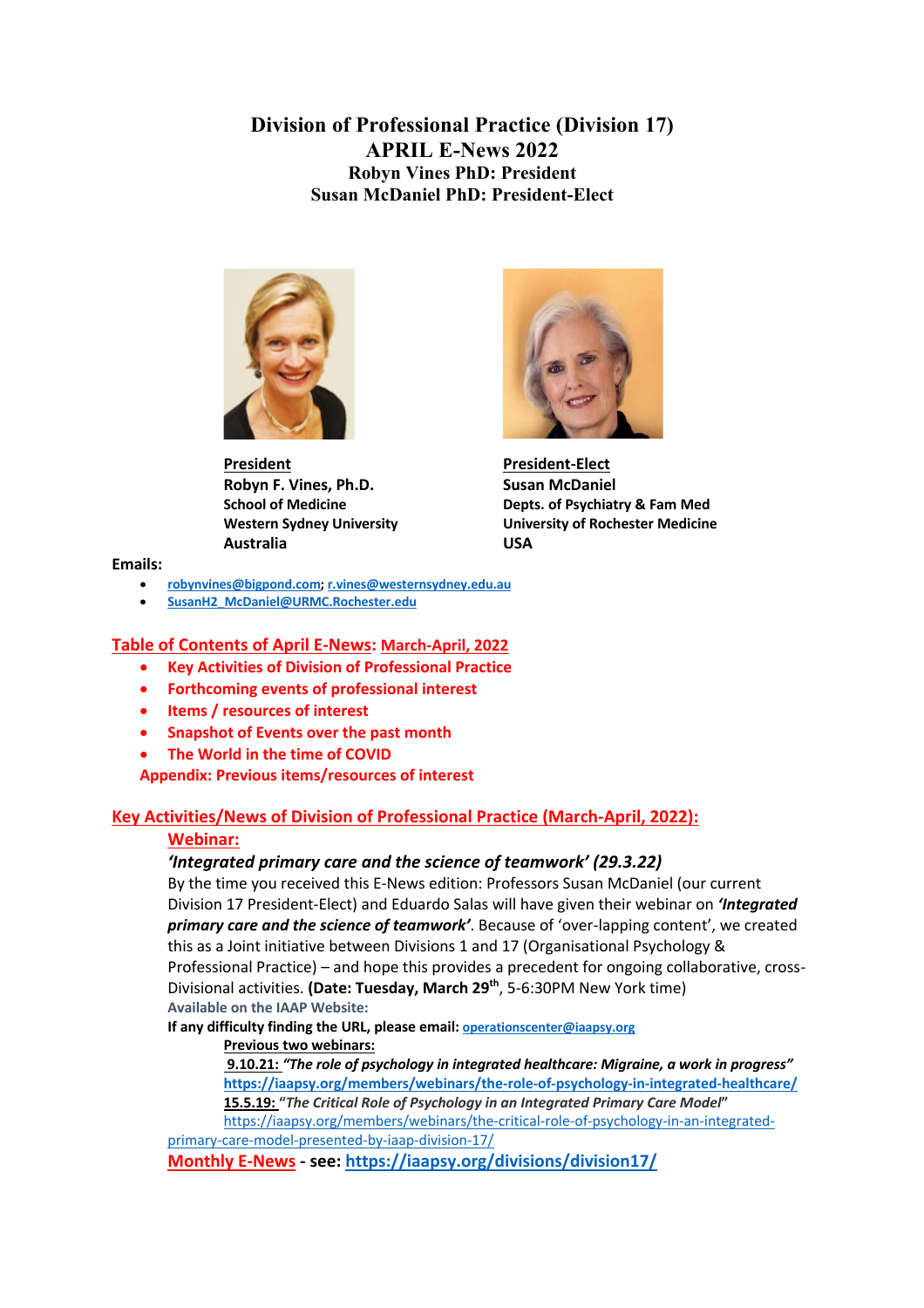Each month during the course of the year (January to December), we provide a monthly 'reflection' on current events, including a 'snapshot' of the changing statistics in relation to the pandemic: *"The World in the Time of COVID".*

**International Congresses: Professor Judith Gullifer** (Monash University, Australia) is the **'Division 17 Coordinator/Manager' for ICAP, Beijing' 2022** (now 2023). Please email her: with lecture, symposia and poster ideas: Email: judith.gullifer@monash.edu

#### **Advance notice/forthcoming events:**

**Psychology Day at the UN** (21.4.22): This is an annual event - this year's Symposium from around the world is on *'Psychology and Climate Change'*. **See:** 

**https://www.apa.org/international/pi/2018/03/annual-psychology-day**

## • **Medical Family Therapy/Integrated Care Intensive (June 6-19) at Rochester University: in person or virtual, as desired.**

**See: http://www.urmc.rochester.edu/psychiatry/institute-for-the-family/familytherapy/mfti.aspx**



**Items/resources of interest: During March April, 2022: (For items/resources of interest from previous Division 17 E-News, see Appendix below)** *(with thanks to the APA, APS – and other sources)*

• **What's driving the dramatic rise in alcohol-related deaths during the pandemic?** During the first year of the pandemic, alcohol-related deaths increased dramatically by 25 percent, according to a new study. In 2020, deaths jumped from about 79,000 a year to 99,000, with the spike seen across all drinking-age groups. Katherine Keyes, an epidemiologist at Columbia University's Mailman School of Public Health, joins William Brangham to discuss.

PBS Newshour: 23.3.22: https://www.pbs.org/newshour/show/whats-driving-the-dramaticrise-in-alcohol-related-deaths-during-the-pandemic ;

**Full Transcript:** https://www.pbs.org/newshour/show/whats-driving-the-dramatic-rise-inalcohol-related-deaths-during-the-pandemic#transcript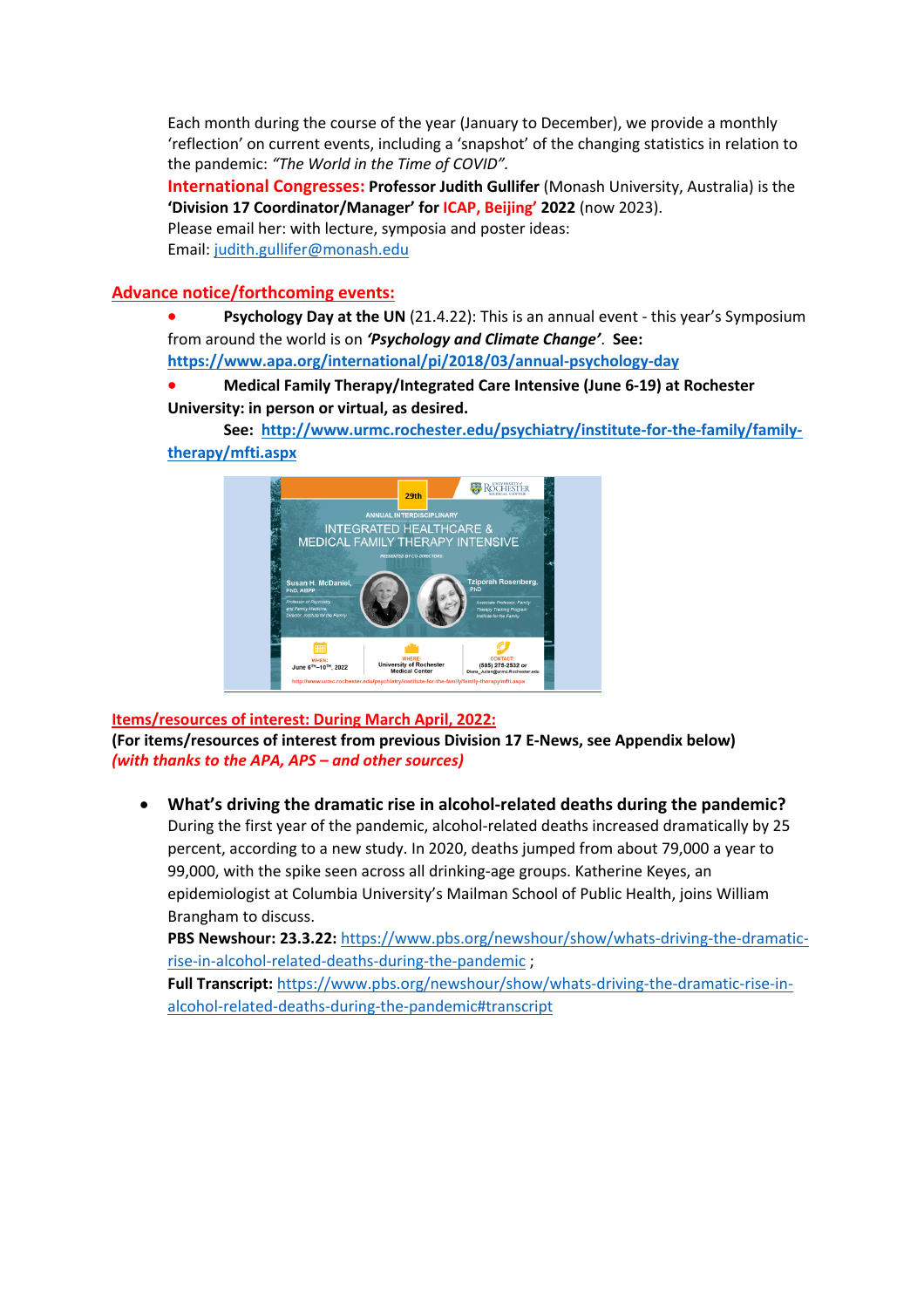# **DISASTER PREPAREDNESS** (in light of recent floods, fires, and other disasters

world-wide)

- Psychological First Aid: This psychological first aid guide is for people working in disaster preparedness, response and recovery. It provides an overview of best practice in psychological first aid following disasters and traumatic events: https://psychology.org.au/for-the-public/psychology-topics/disasters/recovering-from-disasters/psychological-first-aidsupporting-peopledisaster?utm\_medium=email&utm\_campaign=220324\_APSU\_DRN&utm\_content=220324\_APSU\_DRN+CID\_27641 59e348b5688207e3397759d80d7&utm\_source=Email%20marketing%20software&utm\_term=Psychological%20First %20Aid%20A%20guide%20to%20supporting%20people%20affected%20by%20disaster
- **Preparing and recovering from floods: https://psychology.org.au/for-the-public/psychologytopics/disasters/floods?utm\_medium=email&utm\_campaign=220324\_APSU\_DRN&utm\_content=220324\_APS U\_DRN+CID\_2764159e348b5688207e3397759d80d7&utm\_source=Email%20marketing%20software&utm\_ter m=Preparing%20for%20and%20recovering%20from%20floods**
- **Guidelines for provision of psychological support to people affected by disasters (APS members and affiliates only):** https://psychology.org.au/membership/memberlogin?returnurl=%2ffor-members%2fresource-finder%2fresources%2fassessment-and-intervention%2fguidelines-forprovision-of-psychologicalsupport%3futm\_medium%3demail%26utm\_campaign%3d220324\_APSU\_DRN%26utm\_content%3d220324\_APSU\_ DRN%2bCID\_2764159e348b5688207e3397759d80d7%26utm\_source%3dEmail%2520marketing%2520software%2 6utm\_term%3dGuidelines%2520for%2520provision%2520of%2520psychological%2520support%2520to%2520peop

le%2520affected%2520by%2520disasters

# **COPING WITH TRAUMA:**

• **As a Crisis Hotline Grows, So Do Fears It Won't Be Ready:** The National Suicide Prevention Lifeline (USA) will have its own three-digit number, 988, starting in July—a shift that is expected to grow exponentially the number of callers over the next few years. The increased access is important, but experts say that more funding is needed to effectively staff the line. Roughly 17% of the lifeline's two million calls last year were abandoned before a caller could get help, as reported by *The New York Times.* Read more from APA about crisis lines during the pandemic.

**https://www.nytimes.com/2022/03/13/us/suicide-hotline-mental-health-988.html**

# • **Addressing the Pandemic's Mental Health Fallout:**

**https://www.cbsnews.com/news/addressing-the-pandemics-mental-health-fallout/#** Even when COVID-19 recedes, Americans will still be left with the trauma the virus has left in its wake, including more than 140,000 children who have lost a parent or caregiver. APA CEO **Arthur C. Evans Jr., PhD,** spoke with *CBS News* about the need to address the ongoing mental health crisis. "Because what we know from research is that when people experience these kinds of traumas—after 9/11, or Hurricane Katrina—we expect to see people experiencing problems for at least another seven to ten years out," Evans said.

# • **American's Stress is Spiking Over Inflation and War in Ukraine:**

The APA's newest **'Stress in America'** survey found that over 80% of Americans said inflation, global uncertainty, and issues related to invasion of Ukraine are significant sources of stress. This is the highest number of people who have said they're significantly stressed about any issue in the 15 years APA has conducted this survey. "Typically, our highest levels of stress have been in the mid-60%s, so hitting, for example, 87% for inflation as a source of stress is truly astounding," said psychologist **Vaile Wright, PhD,** APA's senior director of health care innovation in an NPR article:

**https://www.apa.org/news/press/releases/stress/2022/march-2022-survival-mode**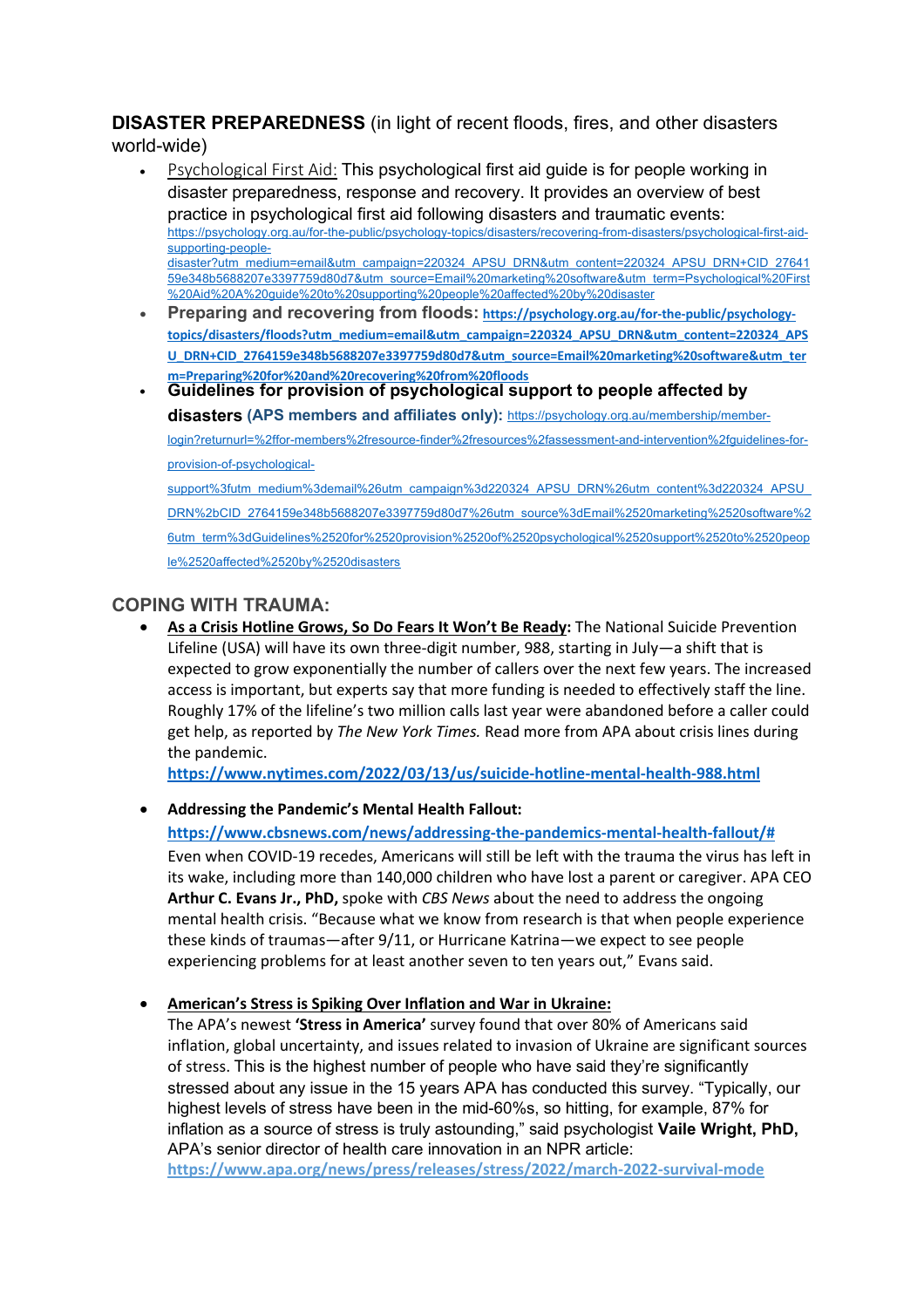# **OTHER:**

- **Navigating thorny topics in therapy:** Clinicians and ethics experts share guidance on maneuvering disclosures about **politics, religion, and other hot-button topics** that can affect the therapeutic relationship: **https://www.apa.org/monitor/2022/03/career-navigatingtherapy**
- **Improving Sibling Relationships:**

Eight in 10 children in the United States are growing up with a sibling—more than the number of kids living with a father. Over a lifetime, siblings are often the people with whom an individual will ultimately share the most years. Psychologists' research can help to improve these important relationships. Hear more about how our siblings influence our lives on APA's *Speaking of Psychology* podcast: **https://www.apa.org/news/podcasts/speakingof-psychology/siblings**

## **March-April, 2022: "Snapshot of Events":**

The past month has been traumatic, with the world now a changed place from when we wrote our March E-News (22.2.22). At the time, we highlighted the 'possible pending war in Ukraine'; two days later: *"Russia invaded Ukraine (on 24 February 2022). The attack is internationally considered a war of aggression which has triggered Europe's largest refugee crisis since World War II, with over 3.8 million Ukrainians leaving the country, and millions more being internally displaced".* As most of our members are aware and, as highlighted elsewhere in this E-News, the IAAP has issued a statement indicating our: *"deep concern about the military and humanitarian offenses the Russian Federation is carrying out in Ukraine, resulting in ongoing devastating loss of life and attack on innocent civilians. We strongly condemn this unjustified aggression and stand in solidarity with the people of Ukraine".* 



These events have unleashed flow-on effects globally in terms of inflation, soaring petrol prices and uncertainty and dread about the possible outbreak of nuclear war, if the current ongoing conflict is not curtailed, contained and hopefully stopped!

There have also been multiple other ongoing and unsettling events during the month including: unprecedented floods in Australia and other climate disasters and portents elsewhere, highlighting the impacts of global warming on our beautiful planet; these include the unprecedented heatwave over the past week in both Poles: the Arctic and Antarctic, in which temperatures have soared to 40degrees above average!

In addition, the COVID-19 pandemic continues to impact populations globally, with ongoing emergence of new variants continuing to manifest high levels of infectiousness. Whilst figures have dropped again since December, 2021 when they reached an all-time high, it is not clear whether further waves will emerge again, as has been the case in the past. Whilst vaccination rates have been astonishingly good (see figures below), they seem in some locations not to be keeping pace with the emerging numbers and variants.

This continues to be the environment in which we as practitioners and our patients/clients are living, with increasing global uncertainty characterising the environment around us. All we can do is hope (and pray!) that reason will prevail and things improve. We continue to send positive messages of encouragement and support as we all face this together!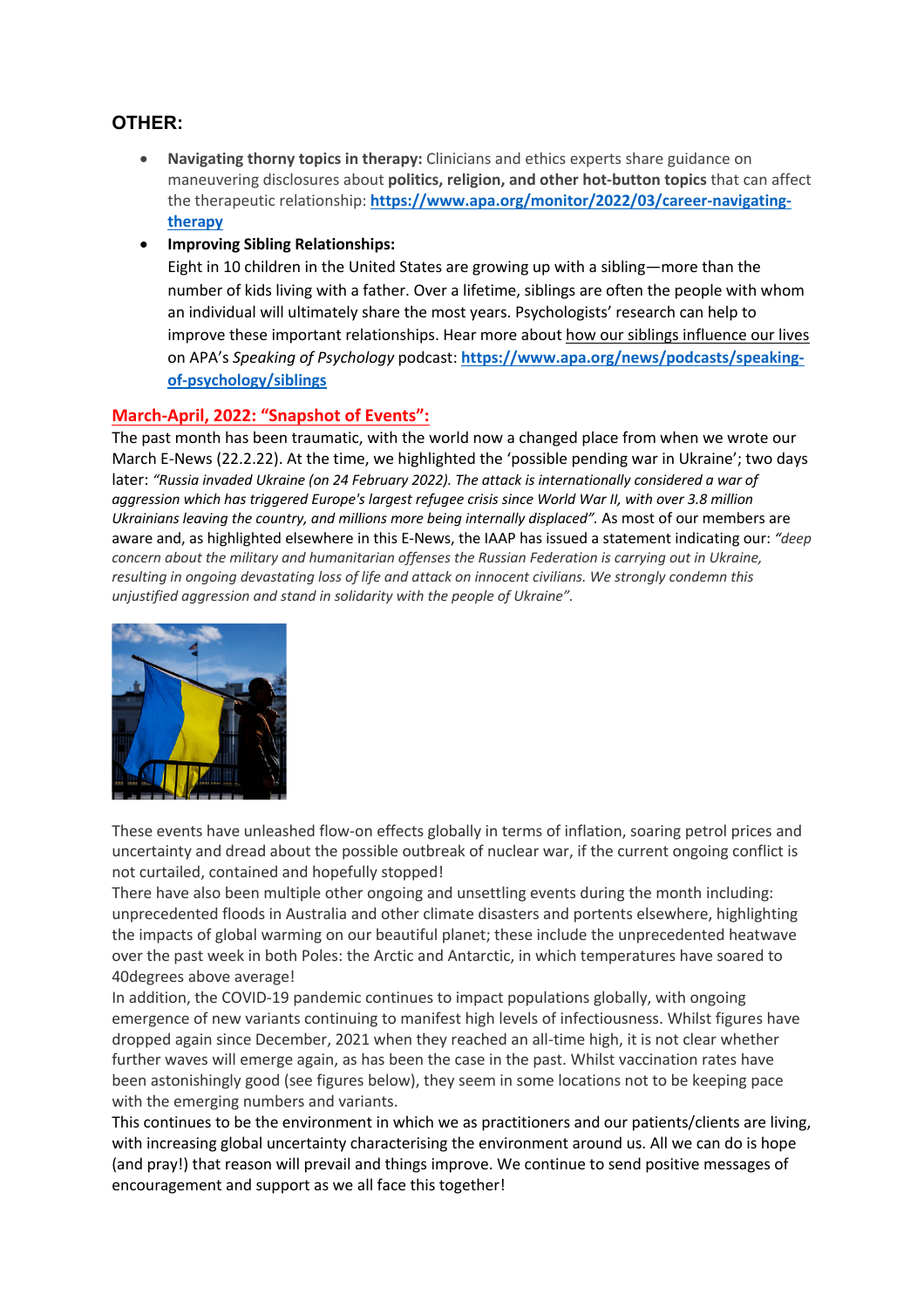## **The World in the Time of COVID-19:**

As we write (28.3.22) the WHO Coronavirus Disease 'dashboard' indicates that **there are now 476,374,234 confirmed cases** of COVID-19, with **6,108,976 deaths world-wide** reported to the WHO **- including an increase of more than 54 million registered cases in the past month alone …** (compared to: 22.2.22: 422,188,754 confirmed cases, including 5,876,766 registered deaths; 21.1.22: 340,543,962 cases, 5,570,163 deaths; 27.12.21: 279,114,972 confirmed cases, 5,397,580 deaths; 23.11.21: 256,966,237 cases, 5,151,643 deaths; 25.10.21: 243,260,214 cases, 4,941,039 deaths; 21.9.21: 228,394,572 cases, 4,690,186 deaths; 23.8.21: 211,373,303 cases, including 4,424,341 deaths; 26.7.21: 192,284,207 cases; 4,136,518 deaths; 22.6.21: 178,202,610 confirmed cases; 3,865,738 deaths; 23.5.21: 166,346,635 confirmed cases, including 3,449,117 deaths; 5.21; 152,535,452 cases, 3,198.528 deaths; 22.3.21: 22,524,424 cases, 2,703,620 deaths; 22.2.21: 111,102,016 cases, 2,462,911 deaths; 25.1.21: 99,363,697 cases, 2,135,959 deaths; 28.12.20: 79,673,994 cases, 1,761,381 deaths; 23.11.20: 57,882,183 cases, 1,377,395 deaths; 29.10.20: 43,766,712 cases, 1,163,459 deaths; 26.7.20: 15,581,009 cases, 635,173 deaths; 20.6.20: 8,385,440 cases, 450,686 deaths; 26.4.20: 2.8million cases, 200,000 deaths). These figures are likely to be a gross underestimate as they are based on formal testing and reporting which seems to have diminished over the past few months. **Vaccinations:** As of **26 March 2022**, a total of **11,054,362,790 vaccine doses** of COVID-19 vaccine

have been administered world-wide (compared to 20.2.22: 10,407,359,583 vaccine doses; 18.1.22: 9,571, 633; 27.12.21: 8,649,057,088; 21.11.21: 7,408,870,760 vaccine doses; 20.10.21: 6,655,399,359; 17.9.21: 5,776,127,976; 19.8.21: 4,562,256,778; 24.7.21: 3,646,968,156; 16.6.21: 2,413,847,050 vaccine doses). Sadly, the majority of these have been given in the developed world with less-well-off continents/countries still lagging (e.g. in Africa: COVID-19 vaccination rates stand at 7.35% for the continent, with many countries hovering around 1%, according to the Africa Centers for Disease Control)

#### **See: WHO:**

https://covid19.who.int/?gclid=EAIaIQobChMIkPfX79Px7QIV2w0rCh2N\_w2GEAAYASAAEgKQm\_D\_BwE

# **Please contact us if you have items to share, questions to ask, ideas to put forward in relation to Division 17 activities.**

**We welcome contact from all our Members and those interested in joining.**



**Robyn F. Vines, Ph.D. President Division of Professional Practice**

#### **(April, 2022)**

**Division Website: https://iaapsy.org/divisions/division17/ Division Newsletters:**

- **October, 2020: https://iaapsy.org/site/assets/files/2044/div\_17\_october\_newsletter.pdf**
- **December, 2019: (End of Year Summary: 2019)**
- **https://iaap.createsend1.com/t/ViewEmail/t/CB562312D9AFD69D2540EF23F30FEDED**

**UNITED NATIONS INTEGRATED CARE INITIATIVE:**  See: Integratinghealthintoprimarycare\_pdf.pdf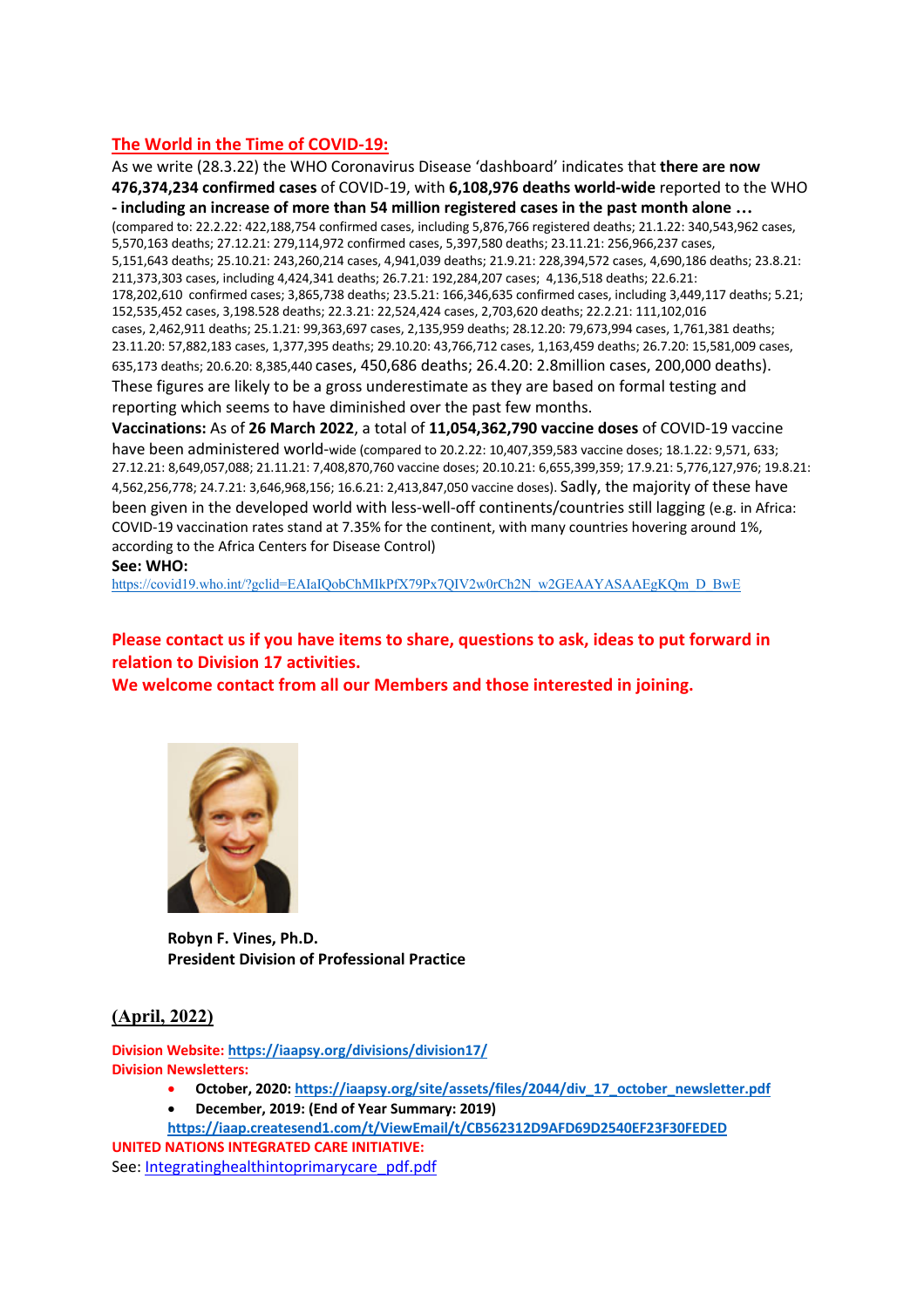Also: Integratingmhintoprimarycare2008\_lastversion.pdf (who.int)

## **APPENDIX: PREVIOUS ITEMS/RESOURCES of interest:**

**(from former editions of Division 17 E-News: December, 2021 - March, 2022 newsletters) February-March, 2022:**

*A number of members have expressed a wish to know what practitioners are doing around the world with regard to COVID in their practices. We would be grateful if you could let us know what issues have arisen (including those outlined by the APA below) and how practitioners are dealing with them. Feedback appreciated.*

- **The Anatomy of a Misinformation Attack https://www.apa.org/news/apa/2022/news-anatomy-misinformation**
- **Fighting Fake News in the Classroom https://www.apa.org/monitor/2022/01/career-fake-news**
- **Why Teens Need More Sleep, and How We Can Help Them Get It https://www.washingtonpost.com/parenting/2022/01/18/kids-teens-more-sleep/ https://www.apa.org/monitor/2020/07/ce-corner-sleep**
- **Healing Pain by Treating the Mind https://www.apa.org/news/podcasts/speaking-of-psychology/healing-pain**
- **The Top 10 Journal Articles of 2021** https://www.apa.org/monitor/2022/01/top-journal-articles

## **January – February, 2022**

• **Two years into the pandemic, students still struggle with their mental health:** (Jan 25, 2022; PBS Newshour): https://www.pbs.org/newshour/show/two-years-into-the-pandemic-students-still-struggle-withmental-health

- *IAAP WEBINAR: "Economic Behavior and the COVID-19 Pandemic: Cooperation, Consumption, and Entrepreneurship"* (available on the IAAP Website)
- **14 emerging trends for 2022:** The pandemic era has changed attitudes toward science and mental health; See: https://www.apa.org/monitor/2022/01/special-emerging-trends
- **"Do Your Own Research":** It's Not That Simple.
- See: https://www.nytimes.com/2022/01/03/opinion/dyor-do-your-own-research.html

• **How the Science of Habits Can Help Us Keep Our New Year's Resolutions:**  See: https://www.apa.org/news/podcasts/speaking-of-psychology/behavioral-habits

## **EVENTS, WEBINARS and NEW RESEARCH:**

- **Social Media for Psychological Research in Ethical, Productive, and Prosocial Ways** https://register.gotowebinar.com/register/6437901583821128720
- **Essential Science Conversations: Mixed Feelings and Mixed Methods in Psychological Science:** See: https://register.gotowebinar.com/register/8316517256834408717
- **Understanding the No Surprises Act: How to provide estimates for your services** See: https://www.apaservices.org/practice/legal/managed/no-surprises-act

## **SES and Health: For new mothers, feeling low in social status poses risk to health, according to new research published by APA:**

See: https://www.apa.org/news/press/releases/2022/01/new-mothers-social-status

## **December, 2021 - January, 2022**

- **How can we minimize Instagram's harmful effects? See: https://www.apa.org/monitor/2022/03/feature-minimize-instagram-effects**
- **Coping with Seasonal Affective Disorder During Another Pandemic Winter See:** https://www.healthline.com/health-news/coping-with-seasonal-affective-disorderduring-another-pandemic-winter#Tips-for-managing-SAD-and-COVID-19-anxiety
- **HOLIDAYS: It's Beginning to Look a Lot Like Holiday Social Anxiety**